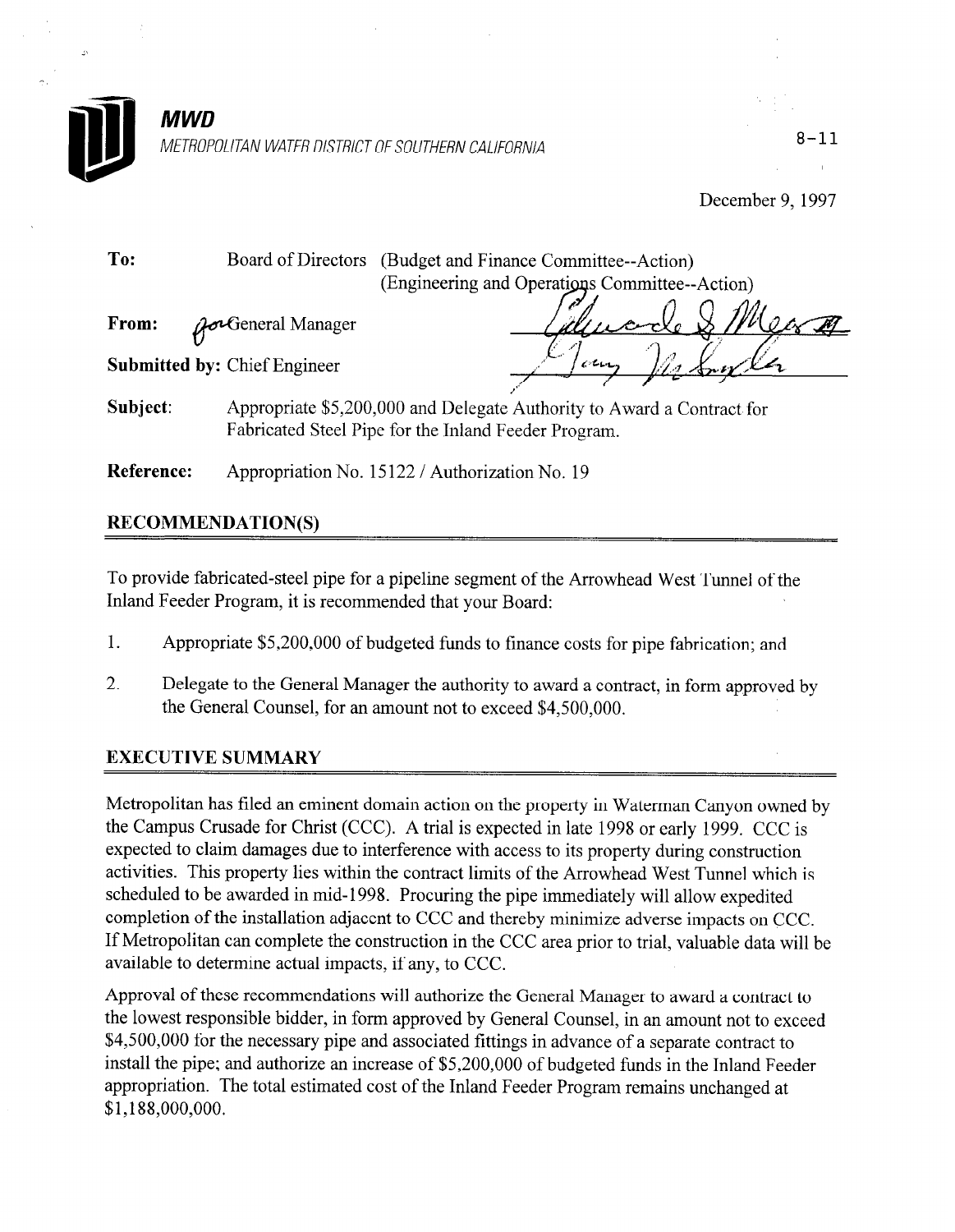### **JUSTIFICATION**

Completion of construction in the CCC area prior to the trial will assist in eliminating speculative damage claims and result in a determination of compensation which is fair to both CCC and Metropolitan. Advanced procurement of the pipe will expedite the construction in this area.

### ALTERNATIVE(S) TO PROPOSED ACTION

### 1. Do not execute advance procurement of pipe

Metropolitan could have the Arrowhead West Tunnel contractor purchase the pipe which would delay the completion of the construction in the CCC area which could, in turn, result in the eminent domain trial taking place before the impact of the construction in the CCC area is fully known. This delay would make it difficult to fairly evaluate the extent of any damages that CCC may experience.

#### FUNDING REQUEST

| <b>Program Name:</b><br><b>Inland Feeder</b> |                                     |                             |                                            |
|----------------------------------------------|-------------------------------------|-----------------------------|--------------------------------------------|
| <b>Source of Funds:</b>                      | 1996 Revenue Bond Construction Fund |                             |                                            |
| <b>Appropriation No.:</b><br>15122           | <b>Authorization No.:</b>           | 19                          | <b>FY 97/98 Budget:</b><br>\$52,677,000    |
|                                              |                                     |                             |                                            |
| <b>Requested Amount:</b>                     | 5,200,000<br>S                      | <b>Capital Program No.:</b> | 15122-S                                    |
| Total Appropriated Amount:                   | 415,727,000<br>S.                   |                             | <b>Capital Program Page No.:</b><br>$E-46$ |
| <b>Total Program Estimate:</b>               | \$1,188,000,000                     | <b>Program Category:</b>    | Supply and Delivery<br>Reliability         |

### ACTIONS AND MILESTONES

- o Open bids for pipe fabrication in January 1998
- o Issue Notice-to-Proceed for Arrowhead West Construction in June 1998
- o Complete CCC pipeline segment in November 1998

### CEQA COMPLIANCE / ENVIRONMENTAL DOCUMENTATION

All California Environmental Quality Act (CEQA) requirements have been satisfied for the proposed action. In February 1993, your Board certified the Final Environmental Impact Report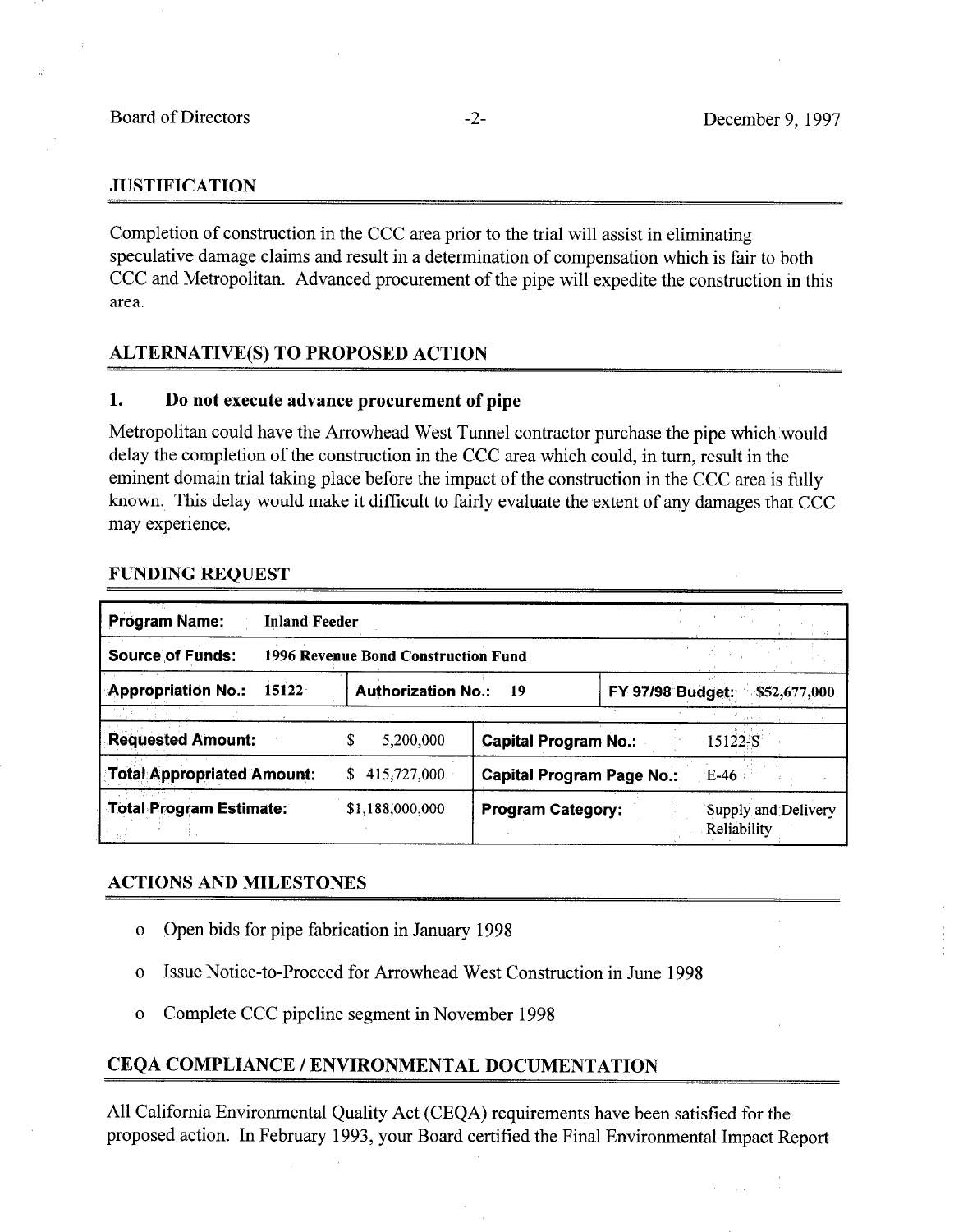for the Program. This action satisfied the provisions of CEQA, and no further environmental documentation or reviews are necessary for your Board to take action on these recommendations.

#### MBE / WBE

This Business Outreach Office, Legal Department, and Engineering Division reviewed the scope of work associated with this solicitation. Subsequent to that review, it was determined that insufficient subcontractable work existed for the purpose of establishing MBE/WBE goals. However, the specifications did include Metropolitan's policy statement encouraging the use of minority- and women-owned firms.

#### DETAILED REPORT

The proposed Arrowhead West Tunnel spans approximately six miles from Devil Canyon to Waterman Canyon in the San Bernardino Mountains and includes approximately 3,500 feet of buried pipeline in Waterman Canyon. This pipeline passes through the property of a religious conference center known as The Campus Crusade for Christ (CCC). Negotiations for right-ofway through the CCC property have been unsuccessful with Metropolitan offering \$320,000 and CCC countering with a \$25,000,000 demand. CCC claims that it will sustain substantial revenue losses during construction due the interference with the access to their property. An eminent domain action has been filed by Metropolitan and a trial is expected to occur in late 1998 or early 1999. Metropolitan will attempt to complete construction in the CCC area as quickly as possible in order to minimize adverse impacts on CCC. If construction can be completed before trial, valuable data will be available to determine actual impacts, thereby allowing for a determination of compensation which is fair to both CCC and Metropolitan.

Construction is scheduled to begin on the Arrowhead West Tunnel in mid-1998 with priority given to the CCC area.

To complete construction in the CCC area prior to trial, it is necessary to procure the 3,500 linear feet of pipe and associated fittings in advance of awarding a contract for the Arrowhead West Tunnel. A separate specifications package for the pipe has been advertised for bids and this letter requests a delegation of authority for the General Manager to award a contract to the lowest responsible bidder, in form approved by the General Counsel.

BSB/aj:rev4 (CCPipe)

Attachment(s)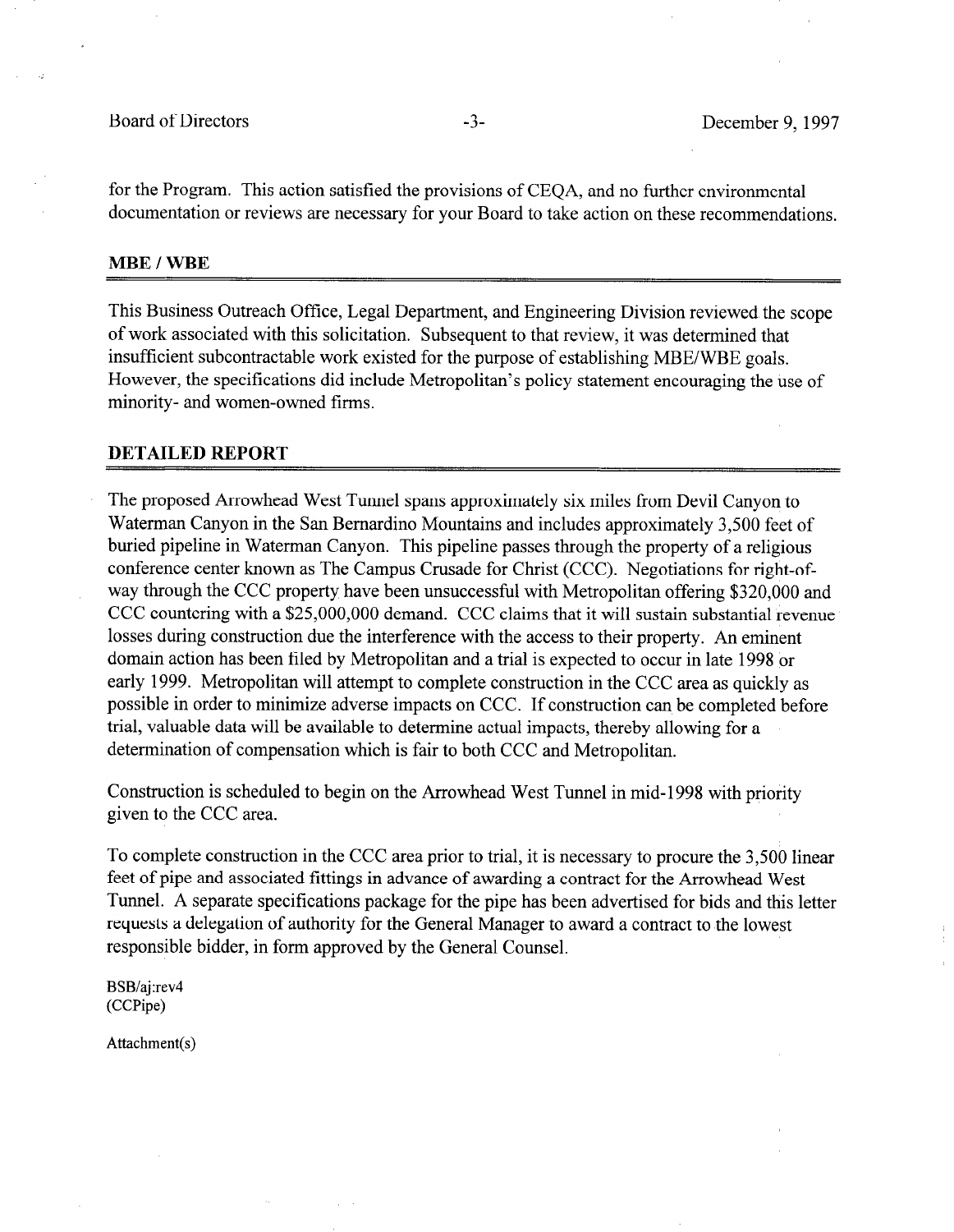# Attachment A to S-11 (Page 1 of 2)

### Financial Statement Inland Feeder Program (Capital Program No. 15122-S)

#### Program Summary:

 $\mathcal{L}$ 

 $\hat{\boldsymbol{\beta}}$ 

 $\sim$ 

 $\mathcal{L}^{\mathcal{L}}$ 

### TOTAL PROJECT

|                        | <b>Current Budget</b> | <b>Total Appropriation</b> |  |
|------------------------|-----------------------|----------------------------|--|
| Planning               | 8,020,000<br>\$       | 8,020,000<br>S             |  |
| Land                   | 51,000,000            | 46,567,000                 |  |
| Mitigation             | 13,660,000            | 8,480,000                  |  |
| Design                 | 75,000,000            | 65,828,000                 |  |
| Contracts/Construction | 794,210,000           | 259,146,000                |  |
| Contingency            | 246,110,000           | 27,686,000                 |  |
| <b>TOTAL</b>           | \$1,188,000,000       | \$415,727,000              |  |

 $T_{\text{total}}$  cost breakdown for Authorization Nos. 18 and 10 to Appropriation No. 15122 are shown below:  $A$ uthorization No. 18  $A$ uthorization No. 18

|                                                | Authorization No. 18 | Authorization iyo. 19 |
|------------------------------------------------|----------------------|-----------------------|
| <b>CONSTRUCTION CONTRACTS</b>                  | 170,610,000<br>\$    | 175,110,000<br>\$     |
| <b>LABOR:</b>                                  |                      |                       |
| Study                                          | \$<br>1,510,000      | 1,510,000<br>\$       |
| Preliminary Engineering, Final Engineering and |                      |                       |
| Preparation of Specifications                  | 17,986,000           | 17,986,000            |
| Shop Drawing Reviews, Contract Admin.,         |                      |                       |
| Field/FabricationInspections, Project Mgmt.    | 18,630,000           | 18,740,000            |
| Environmental                                  | 380,000              | 380,000               |
| Right-of-Way                                   | 5,318,000            | 5,318,000             |
| <b>LABOR SUBTOTAL</b>                          | 43,254,000<br>S      | 43,364,000<br>S       |
| Materials and Supplies                         | 4,560,000            | 4,560,000             |
| <b>Incidental Expenses</b>                     | 1,976,000            | 1,986,000             |
| Professional & Technical Services              | 79,116,000           | 79,116,000            |
| <b>Environmental Mitigation</b>                | 7,900,000            | 7,900,000             |
| Right-of-Way Acquisition                       | 30,300,000           | 30,300,000            |
| Operating Equipment Use                        | 970,000              | 972,000               |
| AdministrativeOverhead                         | 23,860,000           | 23,921,000            |
| Owner Controlled Insurance Program (OCIP)      | 20,795,000           | 20,795,000            |
| Contingencies                                  | 27,186,000           | 27,703,000            |
| <b>TOTAL</b>                                   | 410,527,000          | 415,727,000<br>\$     |